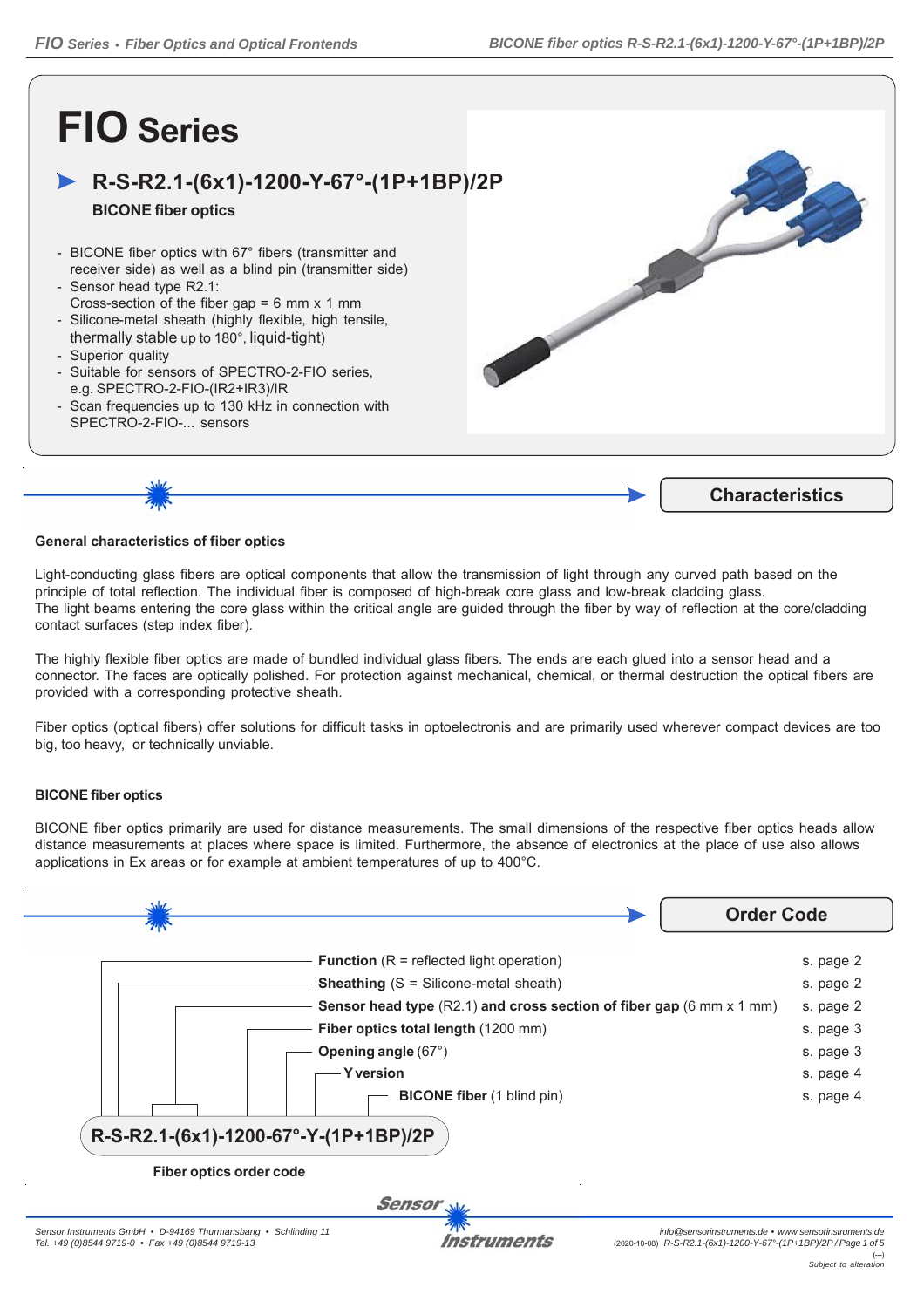R2.1 | 30 | 10 | 6 | 1,0 | - 7 7,5

R1.0 +R2.0 end sleeves suitable for PVC sheath only (P)





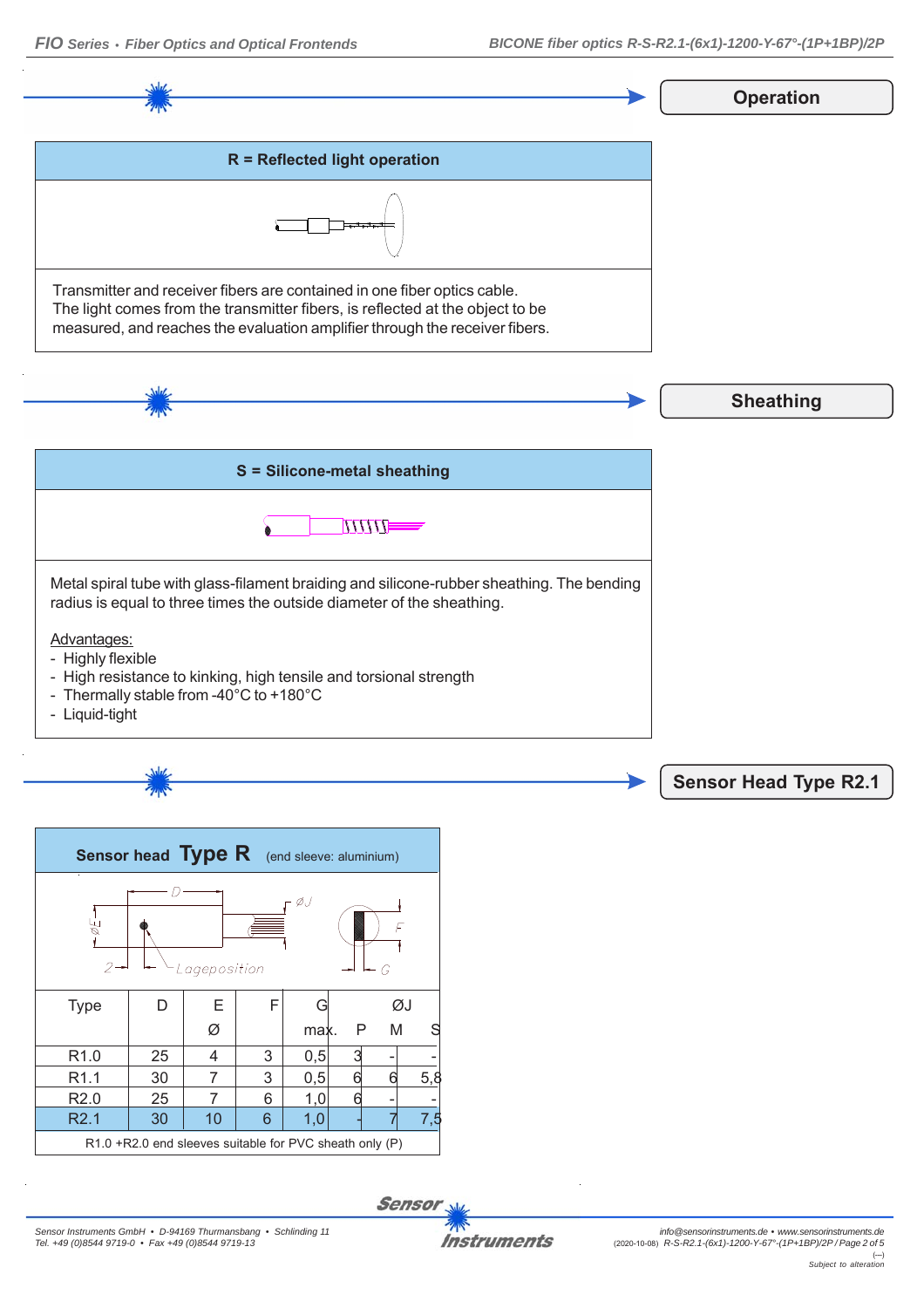**Standard Lengths**

**Available standard lengths are 600 mm or 1200 mm** ((special cable lengths are also available), length tolerance +2%



Depending on the glass-fiber material used, the following beam angles are available in the standard product range:



#### **Please note the following information on the usage and mounting of optical fibers:**

Fiber optics consist of a large number of single glass fibers with a diameter from 10 up to 70 μm. In spite of their high flexibility and resistance they have to be protected against tension, twist off, and bend.



Bending radius: At least 4 times the sheath's outside diameter Mounting: Without heavy pressure to the fiber Installment: Tension-free!

For applications with heavy mechanical strain we recommend to use fiber optics with silicone-metal sheath.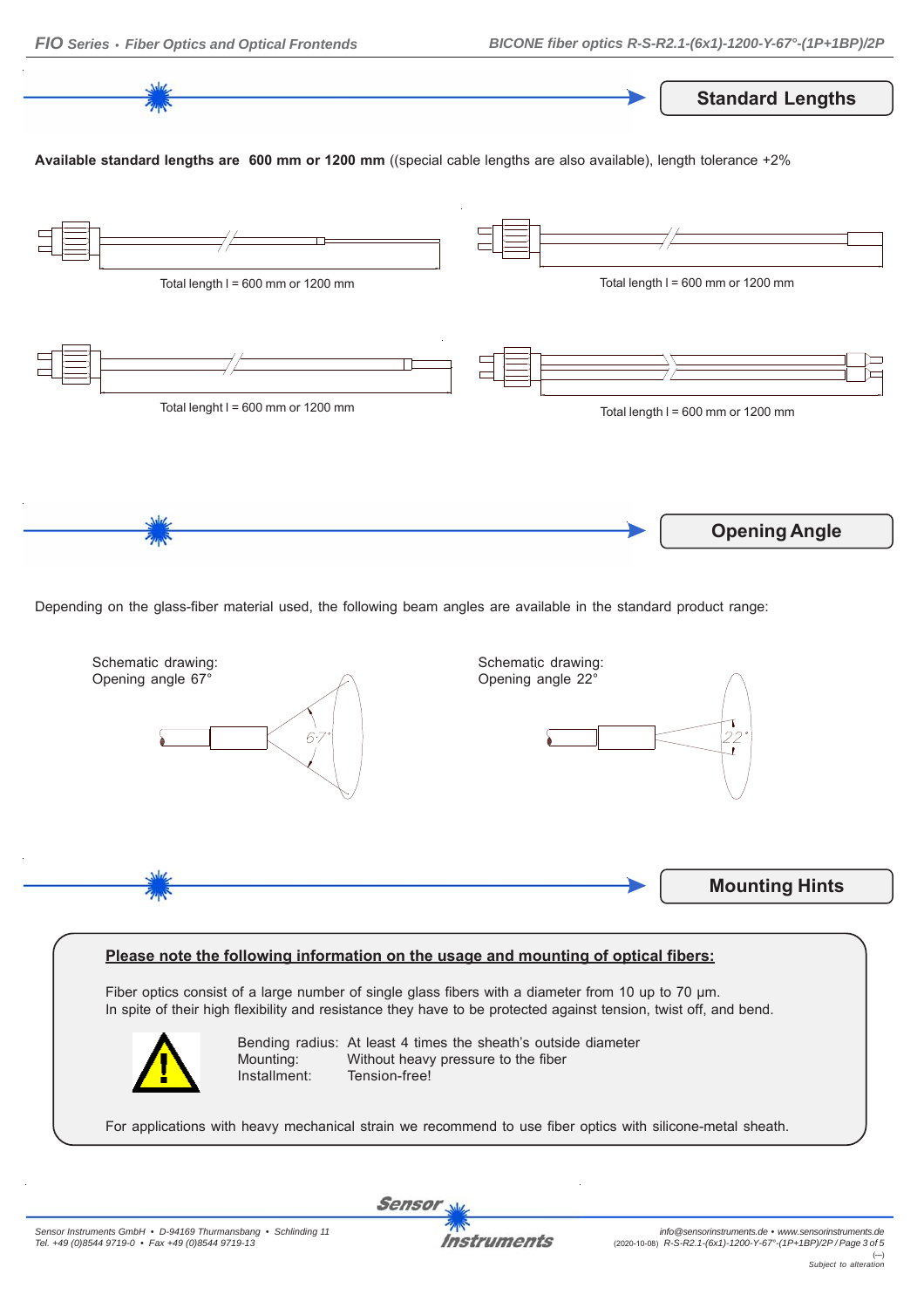

*Sensor Instruments GmbH • D-94169 Thurmansbang • Schlinding 11 Tel. +49 (0)8544 9719-0 • Fax +49 (0)8544 9719-13*

**Instruments**